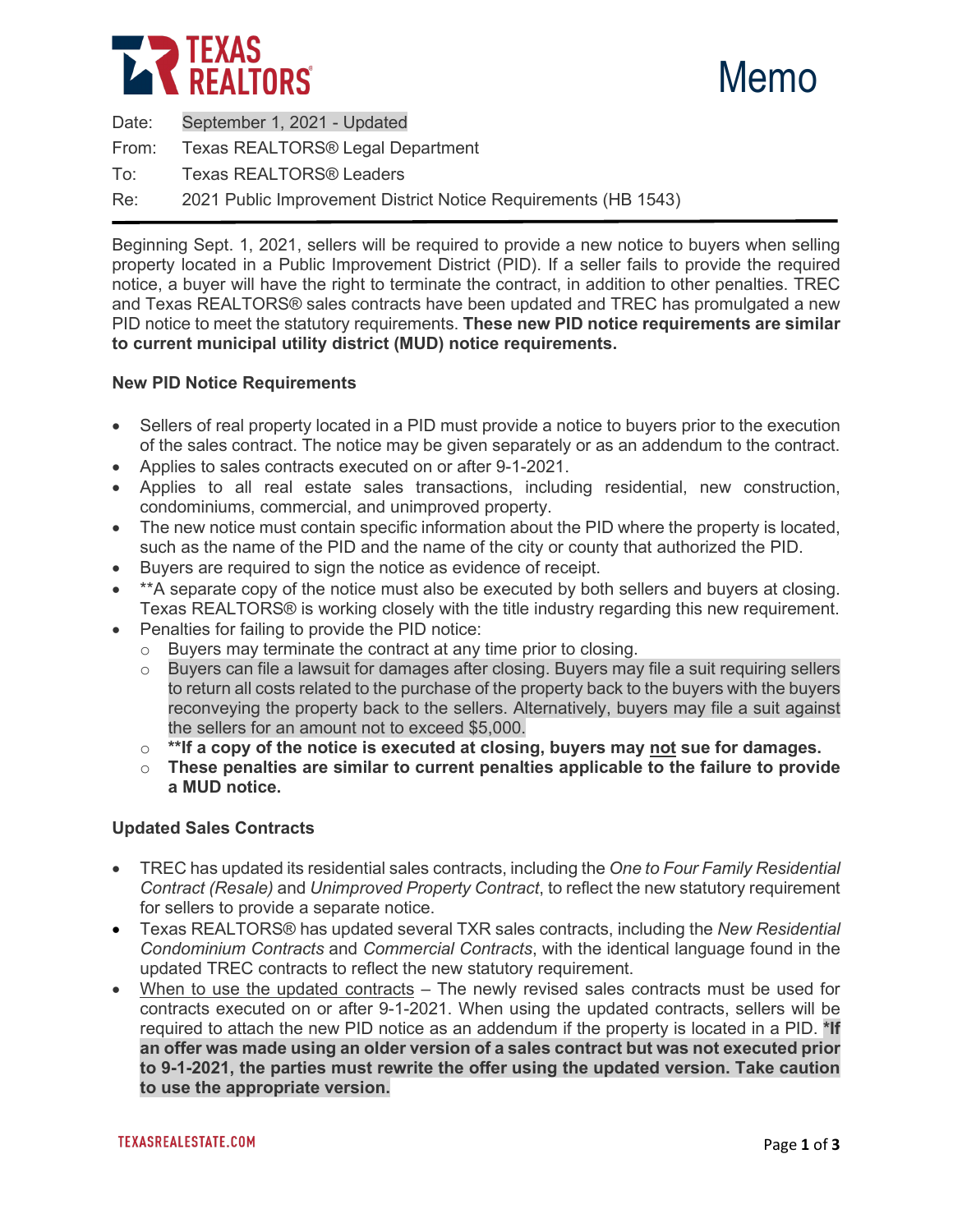



## **Where to find the PID Notice form**

- Filed by the PID Each PID is required to maintain and file a service plan with the county clerk which includes information about the PID. When a PID next updates their service plan on or after 9-1-2021, they must include a copy of the PID notice completed with the required information. The service plan and completed PID notice will typically be publicly available on the PID website.
- Promulgated by TREC TREC has promulgated a new PID notice form, *Addendum Containing Notice of Obligation to Pay Improvement District Assessment* (TXR-1955). The TREC PID notice requires certain information about the PID to be filled in to complete the form. Use of the TREC form is voluntary, meaning license holders can use this form, or use another notice that meets the requirements of the statute, such as the notice filed by the PID with the service plan. The updated sales contracts and TREC PID notice are available on the Texas REALTORS® forms webpage as well as through authorized forms vendors.

## **Completing the PID Notice form**

- **Note** Because sellers are required to provide the notice beginning 9-1-2021, but PIDs are not required to file a copy of the completed notice until they next update their service plans, there may be a period where it will be necessary to search online for the information required to complete the TREC PID notice. Agents may have sellers sign the *Notice of Information From other Sources* (TXR-2502) when assisting sellers to complete the PID notice form.
- The TREC PID notice requires the following information to be completed:
	- o Property Address
	- o Name of the Public Improvement District
	- $\circ$  Name of the municipality (and city council) or county (and commissioners court) that approves and levies assessments; and
	- $\circ$  The statute the PID was created under, which will be either Subchapter A, Chapter 372 of the Local Government Code or Chapter 382 of that same code.
		- **Chapter 372** Most PIDs are created under Chapter 372 of the Local Government Code. Only the Counties of Bexar and Comal can create PIDs using Chapter 382. Cities within Bexar and Comal Counties must use Chapter 372. For properties located in PIDs outside of Bexar or Comal Counties or PIDs created by cities within Bexar and Comal Counties, "Subchapter A, Chapter 372, Local Government Code" should be inserted on the PID notice.
		- **Chapter 382** The Bexar County improvement district website currently shows 11<br>improvement districts which were created using Chapter 382. Visit improvement districts which were bexarcospecialimprovementdistricts.com for details. Currently, the Comal County website does not show any PIDS created under Chapter 382. Visit www.co.comal.tx.us/ for details. Therefore, "Chapter 382, Local Government Code" should be inserted on the PID notice for properties located in the 11 Bexar County improvement districts. Please contact Bexar and Comal Counties directly for updated improvement district information.
- Step 1 Determining if a property is located in a PID
	- $\circ$  Here are a few tips for determining if a property is located in a PID. (1) The MLS is a good place to start because it is searchable by property address. In the MLS, look under the "Taxing Jurisdiction" tab for a specific property. Tax information on the MLS is imported from County Appraisal District (CAD) records. Many CADs, although not all, will show the name of the PID when a property is located in a PID. (2) Determining if a new home is